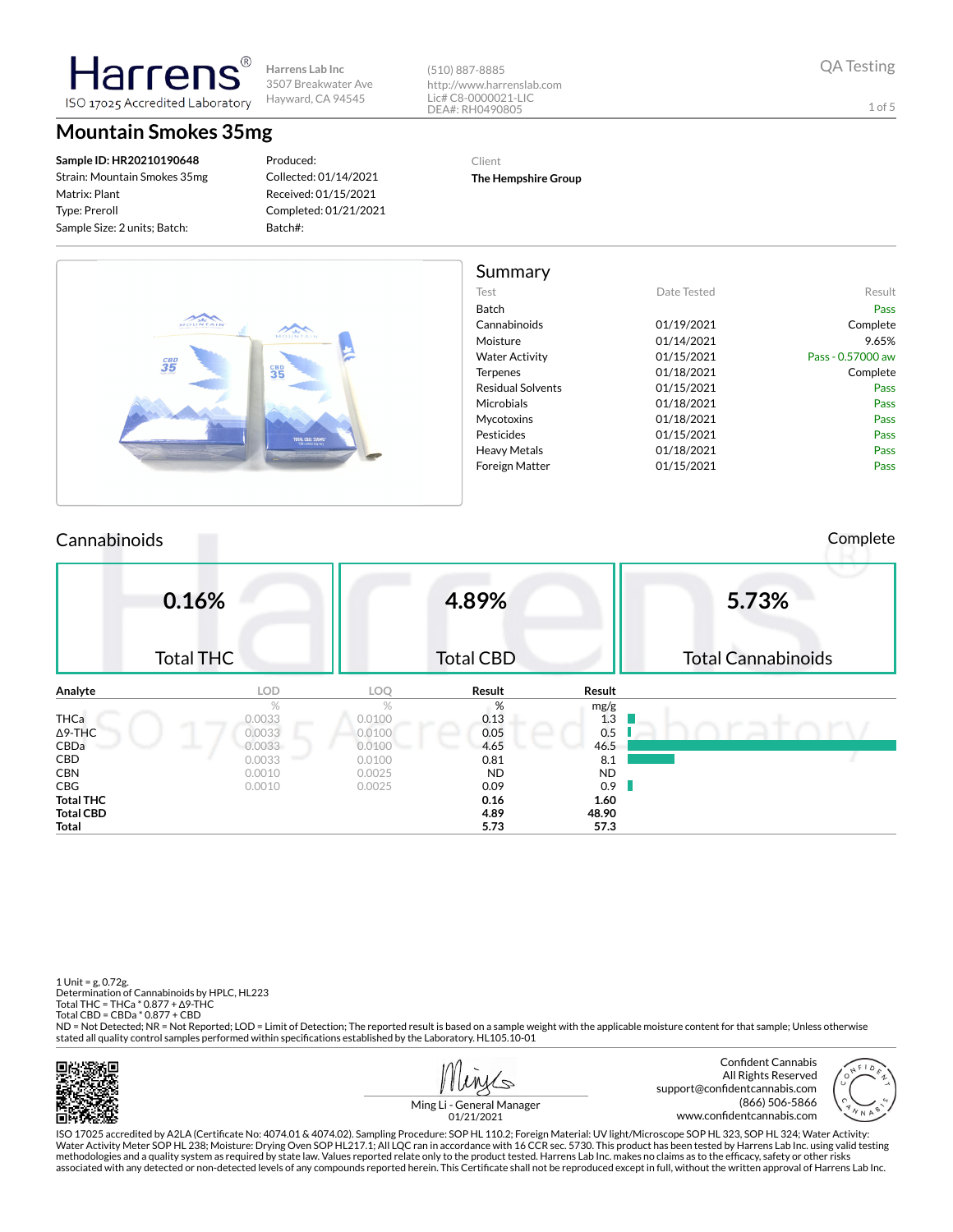**Harrens Lab Inc** 3507 Breakwater Ave Hayward, CA 94545 ISO 17025 Accredited Laboratory

(510) 887-8885 http://www.harrenslab.com Lic# C8-0000021-LIC DEA#: RH0490805

QA Testing

2 of 5

### **Mountain Smokes 35mg**

**Harrens** 

**Sample ID: HR20210190648** Strain: Mountain Smokes 35mg Matrix: Plant Type: Preroll Sample Size: 2 units; Batch:

Produced: Collected: 01/14/2021 Received: 01/15/2021 Completed: 01/21/2021 Batch#:

Client **The Hempshire Group**

# **Terpenes**

| Analyte                | <b>LOD</b> | <b>LOO</b>    | <b>Results</b> | <b>Results</b> |       |
|------------------------|------------|---------------|----------------|----------------|-------|
|                        | $\%$       | $\frac{1}{2}$ | %              | mg/g           |       |
| α-Bisabolol            | 0.0080     | 0.0100        | 0.055          | 0.55           |       |
| β-Caryophyllene        | 0.0080     | 0.0100        | 0.049          | 0.49           |       |
| $\alpha$ -Humulene     | 0.0080     | 0.0100        | 0.021          | 0.21           |       |
| Guaiol                 | 0.0080     | 0.0100        | 0.017          | 0.17           |       |
| Caryophyllene Oxide    | 0.0080     | 0.0100        | 0.012          | 0.12           |       |
| $\alpha$ -Pinene       | 0.0080     | 0.0100        | 0.011          | 0.11           |       |
| 3-Carene               | 0.0080     | 0.0100        | <b>ND</b>      | <b>ND</b>      |       |
| $\alpha$ -Phellandrene | 0.0080     | 0.0100        | <b>ND</b>      | <b>ND</b>      |       |
| $\alpha$ -Terpinene    | 0.0080     | 0.0100        | <b>ND</b>      | <b>ND</b>      |       |
| $\alpha$ -Terpineol    | 0.0080     | 0.0100        | <b>ND</b>      | <b>ND</b>      |       |
| β-Myrcene              | 0.0080     | 0.0100        | <b>ND</b>      | <b>ND</b>      |       |
| <b>B-Ocimene</b>       | 0.0080     | 0.0100        | <b>ND</b>      | <b>ND</b>      |       |
| <b>B-Pinene</b>        | 0.0080     | 0.0100        | <b>ND</b>      | <b>ND</b>      |       |
| Borneol                | 0.0080     | 0.0100        | <b>ND</b>      | <b>ND</b>      |       |
| Camphene               | 0.0080     | 0.0100        | <b>ND</b>      | <b>ND</b>      |       |
| cis-Nerolidol          | 0.0080     | 0.0100        | <b>ND</b>      | <b>ND</b>      |       |
| δ-Limonene             | 0.0080     | 0.0100        | <b>ND</b>      | <b>ND</b>      |       |
| Eucalyptol             | 0.0080     | 0.0100        | <b>ND</b>      | <b>ND</b>      |       |
| Fenchol                | 0.0080     | 0.0100        | <b>ND</b>      | <b>ND</b>      |       |
| Fenchone               | 0.0080     | 0.0100        | <b>ND</b>      | <b>ND</b>      |       |
| y-Terpinene            | 0.0080     | 0.0100        | <b>ND</b>      | <b>ND</b>      |       |
| Geraniol               | 0.0080     | 0.0100        | <b>ND</b>      | <b>ND</b>      |       |
| Geranyl Acetate        | 0.0080     | 0.0100        | <b>ND</b>      | <b>ND</b>      |       |
| Isopulegol             | 0.0080     | 0.0100        | <b>ND</b>      | <b>ND</b>      |       |
| Linalool               | 0.0080     | 0.0100        | <b>ND</b>      | <b>ND</b>      | atory |
| Menthol                | 0.0080     | 0.0100        | <b>ND</b>      | <b>ND</b>      |       |
| Nerol                  | 0.0080     | 0.0100        | <b>ND</b>      | <b>ND</b>      |       |
| Ocimene                | 0.0080     | 0.0100        | <b>ND</b>      | <b>ND</b>      |       |
| Pulegone               | 0.0080     | 0.0100        | <b>ND</b>      | <b>ND</b>      |       |
| p-Cymene               | 0.0080     | 0.0100        | <b>ND</b>      | <b>ND</b>      |       |
| Terpinolene            | 0.0080     | 0.0100        | <b>ND</b>      | <b>ND</b>      |       |
| trans-Nerolidol        | 0.0080     | 0.0100        | <b>ND</b>      | <b>ND</b>      |       |
| <b>Total</b>           |            |               | 0.166          | 1.66           |       |

## Primary Aromas



Date Tested: 01/18/2021<br>ND = Not Detected; NR = Not Reported; LOD = Limit of Detection; Unless otherwise stated all quality control samples performed within specifications established by the Laboratory. HL105.10-01. SOP HL228. GC-FID









Ming Li - General Manager 01/21/2021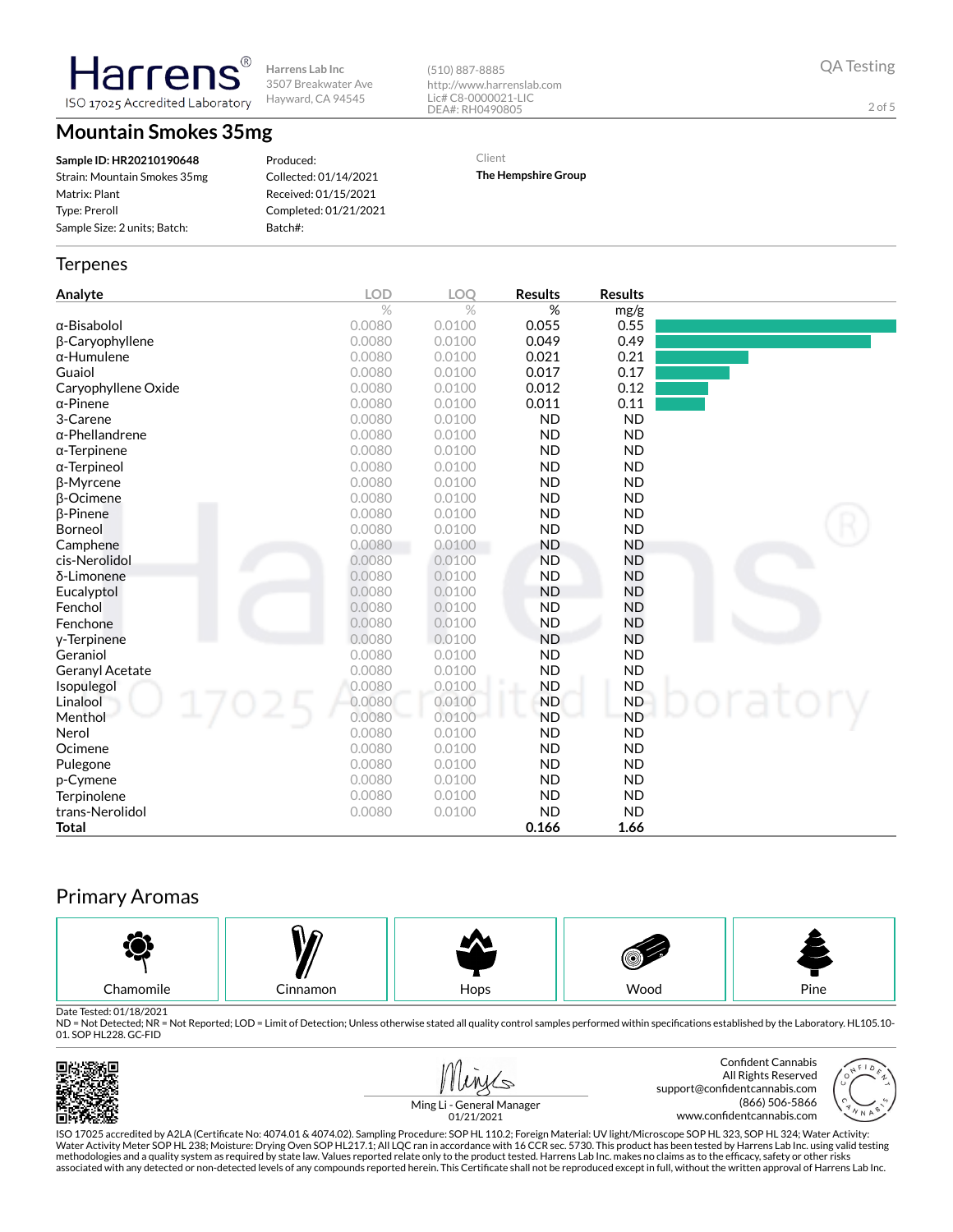**Mountain Smokes 35mg**

ISO 17025 Accredited Laboratory

**Sample ID: HR20210190648** Strain: Mountain Smokes 35mg Matrix: Plant Type: Preroll Sample Size: 2 units; Batch:

Harrer

Produced: Collected: 01/14/2021 Received: 01/15/2021 Completed: 01/21/2021 Batch#:

http://www.harrenslab.com Lic# C8-0000021-LIC DEA#: RH0490805

Client

(510) 887-8885

**The Hempshire Group**

### Pesticides **Passage Community Community Community** Passes and the extension of the extension of the extension of the extension of the extension of the extension of the extension of the extension of the extension of the ext

| Analyte             | <b>LOD</b> | <b>LOO</b> | Limit          | <b>Results</b> | <b>Status</b> | Analyte                 | <b>LOD</b> | LOO       | Limit          | <b>Results</b> | <b>Status</b> |
|---------------------|------------|------------|----------------|----------------|---------------|-------------------------|------------|-----------|----------------|----------------|---------------|
|                     | $\mu$ g/g  | $\mu$ g/g  | $\mu$ g/g      | $\mu$ g/g      |               |                         | $\mu$ g/g  | $\mu$ g/g | $\mu$ g/g      | $\mu$ g/g      |               |
| Abamectin           | 0.03       | 0.1        | 0.1            | <b>ND</b>      | Pass          | Fludioxonil             | 0.03       | 0.1       | 0.1            | <b>ND</b>      | Pass          |
| Acephate            | 0.03       | 0.1        | 0.1            | <b>ND</b>      | Pass          | Hexythiazox             | 0.03       | 0.1       | 0.1            | <b>ND</b>      | Pass          |
| Acequinocyl         | 0.03       | 0.1        | 0.1            | <b>ND</b>      | Pass          | Imazalil                | 0.03       | 0.1       | 0.03           | <b>ND</b>      | Pass          |
| Acetamiprid         | 0.03       | 0.1        | 0.1            | <b>ND</b>      | Pass          | Imidacloprid            | 0.03       | 0.1       | 5              | <b>ND</b>      | Pass          |
| Aldicarb            | 0.03       | 0.1        | 0.03           | <b>ND</b>      | Pass          | Kresoxim Methyl         | 0.03       | 0.1       | 0.1            | <b>ND</b>      | Pass          |
| Azoxystrobin        | 0.03       | 0.1        | 0.1            | <b>ND</b>      | Pass          | Malathion               | 0.03       | 0.1       | 0.5            | <b>ND</b>      | Pass          |
| <b>Bifenazate</b>   | 0.03       | 0.1        | 0.1            | <b>ND</b>      | Pass          | Metalaxyl               | 0.03       | 0.1       | $\overline{2}$ | <b>ND</b>      | Pass          |
| <b>Bifenthrin</b>   | 0.03       | 0.1        | 3              | <b>ND</b>      | Pass          | Methiocarb              | 0.03       | 0.1       | 0.03           | <b>ND</b>      | Pass          |
| <b>Boscalid</b>     | 0.03       | 0.1        | 0.1            | <b>ND</b>      | Pass          | Methomyl                | 0.03       | 0.1       | 1              | <b>ND</b>      | Pass          |
| Captan              | 0.03       | 0.1        | 0.7            | <b>ND</b>      | Pass          | Mevinphos               | 0.03       | 0.1       | 0.03           | <b>ND</b>      | Pass          |
| Carbaryl            | 0.03       | 0.1        | 0.5            | <b>ND</b>      | Pass          | Myclobutanil            | 0.03       | 0.1       | 0.1            | <b>ND</b>      | Pass          |
| Carbofuran          | 0.03       | 0.1        | 0.03           | <b>ND</b>      | Pass          | Naled                   | 0.03       | 0.1       | 0.1            | <b>ND</b>      | Pass          |
| Chlorantraniliprole | 0.03       | 0.1        | 10             | <b>ND</b>      | Pass          | Oxamyl                  | 0.03       | 0.1       | 0.5            | <b>ND</b>      | Pass          |
| Chlordane           | 0.03       | 0.1        | 0.03           | <b>ND</b>      | Pass          | Paclobutrazol           | 0.03       | 0.1       | 0.03           | <b>ND</b>      | Pass          |
| Chlorfenapyr        | 0.03       | 0.1        | 0.03           | <b>ND</b>      | Pass          | Parathion Methyl        | 0.03       | 0.1       | 0.03           | <b>ND</b>      | Pass          |
| Chlorpyrifos        | 0.03       | 0.1        | 0.03           | <b>ND</b>      | Pass          | Pentachloronitrobenzene | 0.03       | 0.1       | 0.1            | <b>ND</b>      | Pass          |
| Clofentezine        | 0.03       | 0.1        | 0.1            | <b>ND</b>      | Pass          | Permethrin              | 0.03       | 0.1       | 0.5            | <b>ND</b>      | Pass          |
| Coumaphos           | 0.03       | 0.1        | 0.03           | <b>ND</b>      | Pass          | Phosmet                 | 0.03       | 0.1       | 0.1            | <b>ND</b>      | Pass          |
| Cyfluthrin          | 0.03       | 0.1        | $\overline{2}$ | <b>ND</b>      | Pass          | Piperonyl Butoxide      | 0.03       | 0.1       | 3              | <b>ND</b>      | Pass          |
| Cypermethrin        | 0.03       | 0.1        | 1              | <b>ND</b>      | Pass          | Prallethrin             | 0.03       | 0.1       | 0.1            | <b>ND</b>      | Pass          |
| Daminozide          | 0.03       | 0.1        | 0.03           | <b>ND</b>      | Pass          | Propiconazole           | 0.03       | 0.1       | 0.1            | <b>ND</b>      | Pass          |
| Diazinon            | 0.03       | 0.1        | 0.1            | <b>ND</b>      | Pass          | Propoxur                | 0.03       | 0.1       | 0.03           | <b>ND</b>      | Pass          |
| <b>Dichlorvos</b>   | 0.03       | 0.1        | 0.03           | <b>ND</b>      | Pass          | Pyrethrins              | 0.03       | 0.1       | 0.5            | <b>ND</b>      | Pass          |
| Dimethoate          | 0.03       | 0.1        | 0.03           | <b>ND</b>      | Pass          | Pyridaben               | 0.03       | 0.1       | 0.1            | <b>ND</b>      | Pass          |
| Dimethomorph        | 0.03       | 0.1        | $\overline{2}$ | <b>ND</b>      | Pass          | Spinetoram              | 0.03       | 0.1       | 0.1            | <b>ND</b>      | Pass          |
| Ethoprophos         | 0.03       | 0.1        | 0.03           | <b>ND</b>      | Pass          | Spinosad                | 0.03       | 0.1       | 0.1            | <b>ND</b>      | Pass          |
| Etofenprox          | 0.03       | 0.1        | 0.03           | <b>ND</b>      | Pass          | Spiromesifen            | 0.03       | 0.1       | 0.1            | <b>ND</b>      | Pass          |
| Etoxazole           | 0.03       | 0.1        | 0.1            | <b>ND</b>      | Pass          | Spirotetramat           | 0.03       | 0.1       | 0.1            | <b>ND</b>      | Pass          |
| Fenhexamid          | 0.03       | 0.1        | 0.1            | <b>ND</b>      | Pass          | Spiroxamine             | 0.03       | 0.1       | 0.03           | <b>ND</b>      | Pass          |
| Fenoxycarb          | 0.03       | 0.1        | 0.03           | <b>ND</b>      | Pass          | Tebuconazole            | 0.03       | 0.1       | 0.1            | <b>ND</b>      | Pass          |
| Fenpyroximate       | 0.03       | 0.1        | 0.1            | <b>ND</b>      | Pass          | Thiacloprid             | 0.03       | 0.1       | 0.03           | <b>ND</b>      | Pass          |
| Fipronil            | 0.03       | 0.1        | 0.03           | <b>ND</b>      | Pass          | Thiamethoxam            | 0.03       | 0.1       | 5              | <b>ND</b>      | Pass          |
| Flonicamid          | 0.03       | 0.1        | 0.1            | <b>ND</b>      | Pass          | Trifloxystrobin         | 0.03       | 0.1       | 0.1            | <b>ND</b>      | Pass          |

Date Tested: 01/15/2021

We analyze samples by AOAC Official Method 2007.01-Modified; ND = Not Detected; NR = Not Reported; LOD = Limit of Detection; The reported result is based on a sample weight with the applicable moisture content for that sample; Unless otherwise stated all quality control samples performed within specifications established by the<br>Laboratory. HL105.10-01. Tested by LC/MS/MS and GC/





Ming Li - General Manager

3 of 5

01/21/2021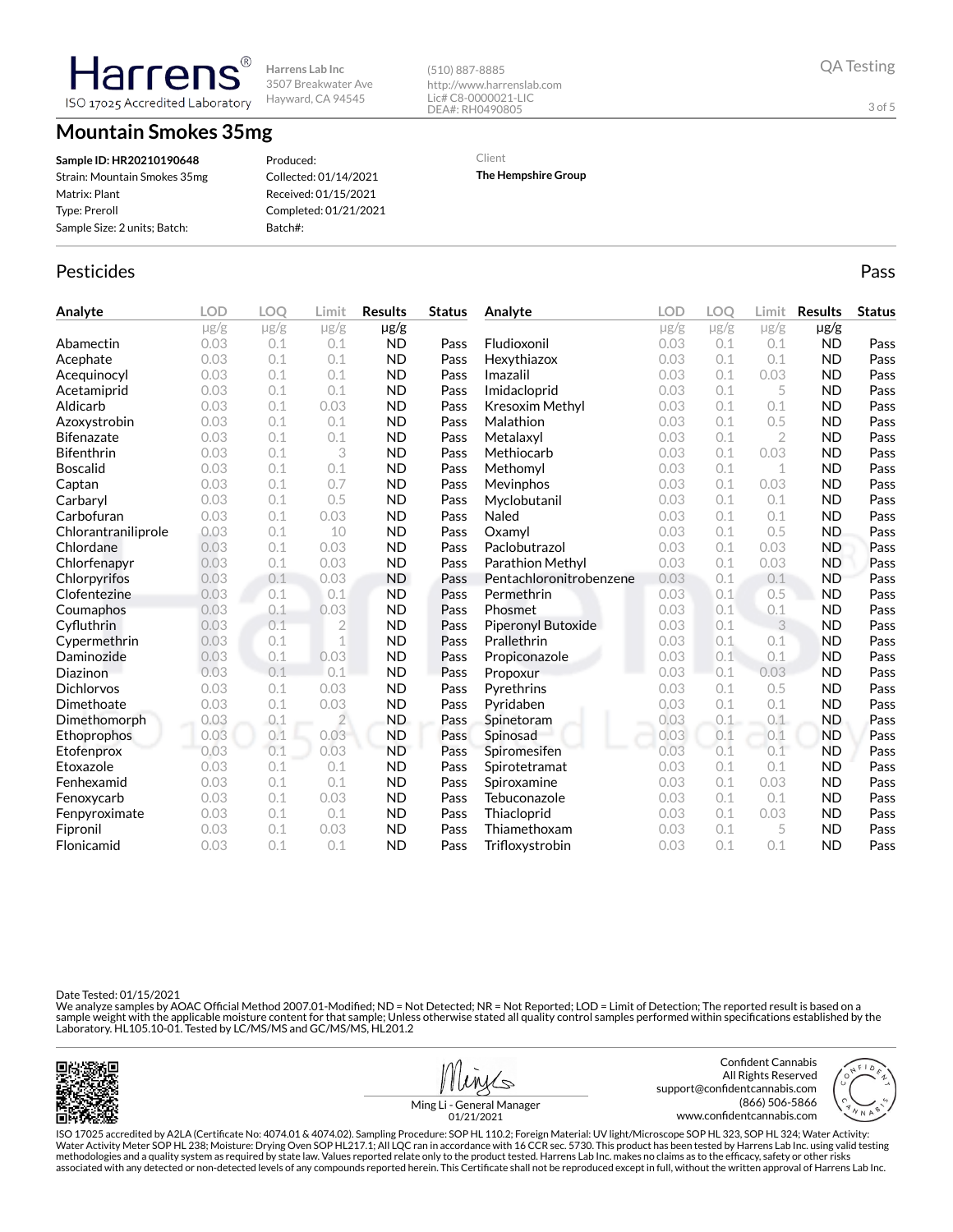**Harrens Lab Inc** 3507 Breakwater Ave Hayward, CA 94545 ISO 17025 Accredited Laboratory

**Mountain Smokes 35mg**

**Harrens** 

| Sample ID: HR20210190648     |
|------------------------------|
| Strain: Mountain Smokes 35mg |
| Matrix: Plant                |
| <b>Type: Preroll</b>         |
| Sample Size: 2 units; Batch: |
|                              |

Produced: Collected: 01/14/2021 Received: 01/15/2021 Completed: 01/21/2021 Batch#:

#### (510) 887-8885 http://www.harrenslab.com Lic# C8-0000021-LIC DEA#: RH0490805

Client

**The Hempshire Group**

## Residual Solvents Pass

| Analyte             | <b>LOD</b> | LOQ       | Limit     | <b>Results</b> | <b>Status</b> |
|---------------------|------------|-----------|-----------|----------------|---------------|
|                     | $\mu$ g/g  | $\mu$ g/g | $\mu$ g/g | µg/g           |               |
| 1,2-Dichloro-Ethane |            |           |           | ND.            | Pass          |
| Acetone             |            | 10        | 5000      | ND.            | Pass          |
| Acetonitrile        |            | 5         | 410       | ND.            | Pass          |
| Benzene             |            |           |           | <b>ND</b>      | Pass          |
| <b>Butane</b>       |            | 25        | 5000      | ND.            | Pass          |
| Chloroform          |            | 1         |           | <b>ND</b>      | Pass          |
| Ethanol             |            | 10        | 5000      | ND.            | Pass          |
| Ethyl-Acetate       |            | 10        | 5000      | ND.            | Pass          |
| Ethyl-Ether         |            | 10        | 5000      | ND.            | Pass          |
| Ethylene Oxide      |            | 1         |           | ND.            | Pass          |
| Heptane             |            | 10        | 5000      | ND.            | Pass          |
| Isopropanol         |            | 10        | 5000      | ND.            | Pass          |
| Methanol            |            | 10        | 3000      | ND.            | Pass          |
| Methylene-Chloride  |            |           |           | ND.            | Pass          |
| n-Hexane            |            | 10        | 290       | <b>ND</b>      | Pass          |
| Pentane             |            | 10        | 5000      | <b>ND</b>      | Pass          |
| Propane             |            | 10        | 5000      | <b>ND</b>      | Pass          |
| Toluene             |            | 10        | 890       | ND.            | Pass          |
| Trichloroethene     |            |           |           | ND.            | Pass          |
| Xylenes             |            | 10        | 2170      | <b>ND</b>      | Pass          |

Date Tested: 01/15/2021 ND = Not Detected; SOP HL231. Headspace GC-FID



Confident Cannabis All Rights Reserved support@confidentcannabis.com (866) 506-5866 www.confidentcannabis.com



Ming Li - General Manager 01/21/2021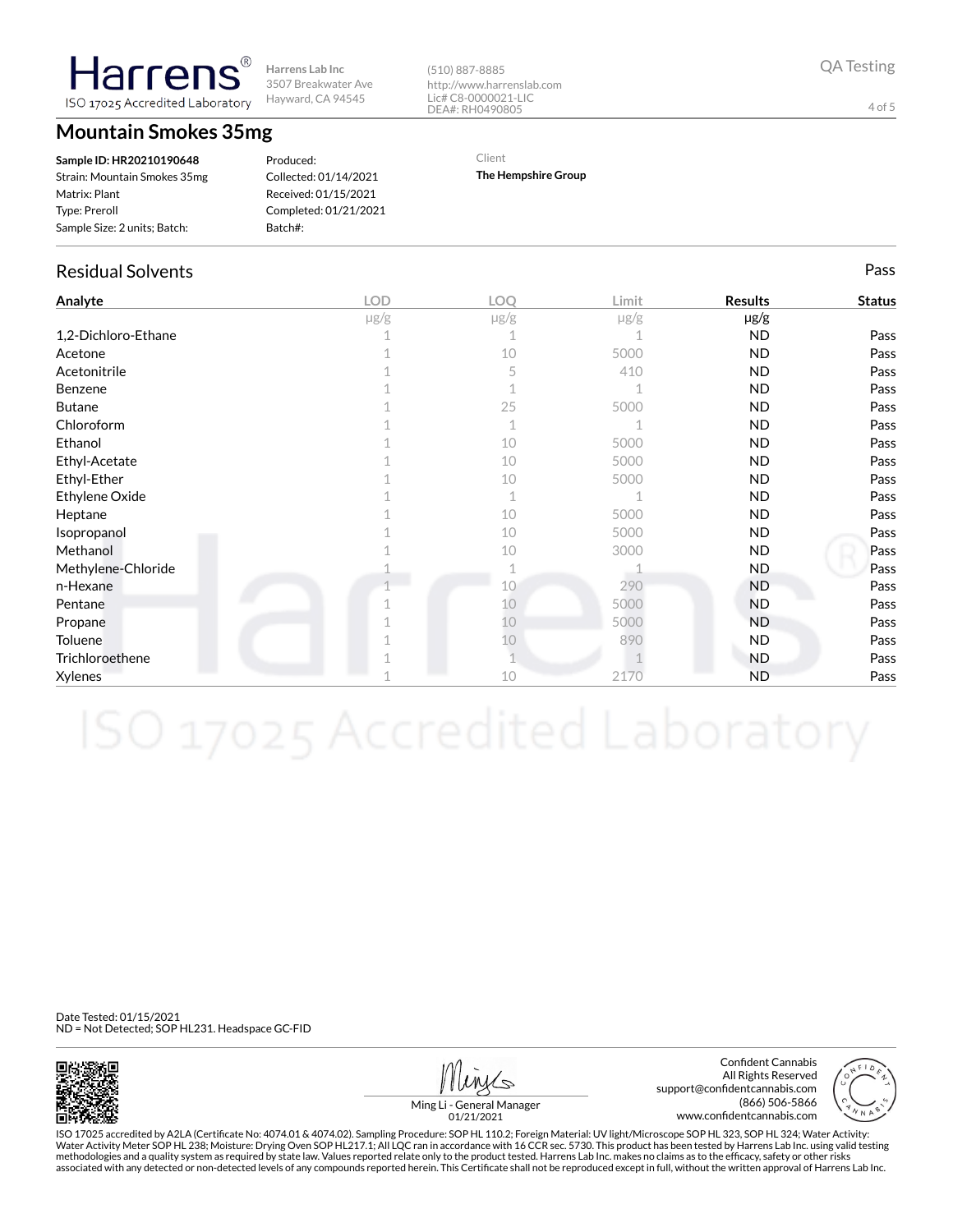**Mountain Smokes 35mg**

ISO 17025 Accredited Laboratory

Harrer

| Sample ID: HR20210190648     |
|------------------------------|
| Strain: Mountain Smokes 35mg |
| Matrix: Plant                |
| Type: Preroll                |
| Sample Size: 2 units; Batch: |
|                              |

#### Produced: Collected: 01/14/2021 Received: 01/15/2021 Completed: 01/21/2021 Batch#:

#### Microbials Pass

| Analyte                       | <b>Results</b>     | <b>Status</b> |
|-------------------------------|--------------------|---------------|
| Aerobic Plate Count           | N <sub>R</sub>     | <b>NT</b>     |
| Aspergillus flavus            | Not Detected in 1g | Pass          |
| Aspergillus fumigatus         | Not Detected in 1g | Pass          |
| Aspergillus niger             | Not Detected in 1g | Pass          |
| Aspergillus terreus           | Not Detected in 1g | Pass          |
| Shiga Toxin-producing E. coli | Not Detected in 1g | Pass          |
| Salmonella SPP                | Not Detected in 1g | Pass          |
| Yeast & Mold                  | NR.                | <b>NT</b>     |

(510) 887-8885

http://www.harrenslab.com Lic# C8-0000021-LIC DEA#: RH0490805

Client

**The Hempshire Group**

#### Date Tested: 01/18/2021

NR = Not Reported;Aerobic Bacteria refers to Aerobic Plate Count, we analyze by method FDA BAM Jan 2001, Chapter 3. E.coli refers to E.coli Plate Count, we analyze by<br>method FDA BAM Jan 2001, Chapter 4. Coliforms refers to

| <b>Mycotoxins</b>       |            |       |       |                | Pass   |
|-------------------------|------------|-------|-------|----------------|--------|
| Analyte                 | <b>LOD</b> | LOO   | Limit | <b>Results</b> | Status |
|                         | µg/kg      | µg/kg | µg/kg | µg/kg          |        |
| Aflatoxin B1            | 0.4        |       |       | <b>ND</b>      | Tested |
| Aflatoxin B2            | 0.4        |       |       | <b>ND</b>      | Tested |
| Aflatoxin G1            | 0.4        |       |       | <b>ND</b>      | Tested |
| Aflatoxin G2            | 0.4        |       |       | <b>ND</b>      | Tested |
| <b>Total Aflatoxins</b> |            |       | 20    | <b>ND</b>      | Pass   |
| Ochratoxin A            | 0.4        |       | 20    | ND             | Pass   |
| Deta Tested: 01/10/0001 |            |       |       |                |        |

Date Tested: 01/18/2021 SOP HL 240

Total Aflatoxins = Aflatoxin B1 + Aflatoxin B2 + Aflatoxin G1 + Aflatoxin G2. Each aflatoxin is tested individually. HL241. Tested by HPLC-FID, HL241

| <b>Heavy Metals</b> |           |      |           |                | Pass          |
|---------------------|-----------|------|-----------|----------------|---------------|
| Analyte             | LOD       | LOO  | Limit     | <b>Results</b> | <b>Status</b> |
|                     | $\mu$ g/g | µg/g | $\mu$ g/g | $\mu$ g/g      |               |
| Arsenic             | 0.07      | 0.20 | 0.2       | <b>ND</b>      | Pass          |
| Cadmium             | 0.07      | 0.20 | 0.2       | <b>ND</b>      | Pass          |
| Lead                | 0.17      | 0.50 | 0.5       | <b>ND</b>      | Pass          |
| Mercury             | 0.03      | 0.10 | 0.1       | <b>ND</b>      | Pass          |

Date Tested: 01/18/2021

SOP HL 237. Tested by Atomic Fluorescence Spectrometry, HL237

Confident Cannabis All Rights Reserved support@confidentcannabis.com (866) 506-5866

www.confidentcannabis.com

QA Testing

5 of 5

Ming Li - General Manager 01/21/2021





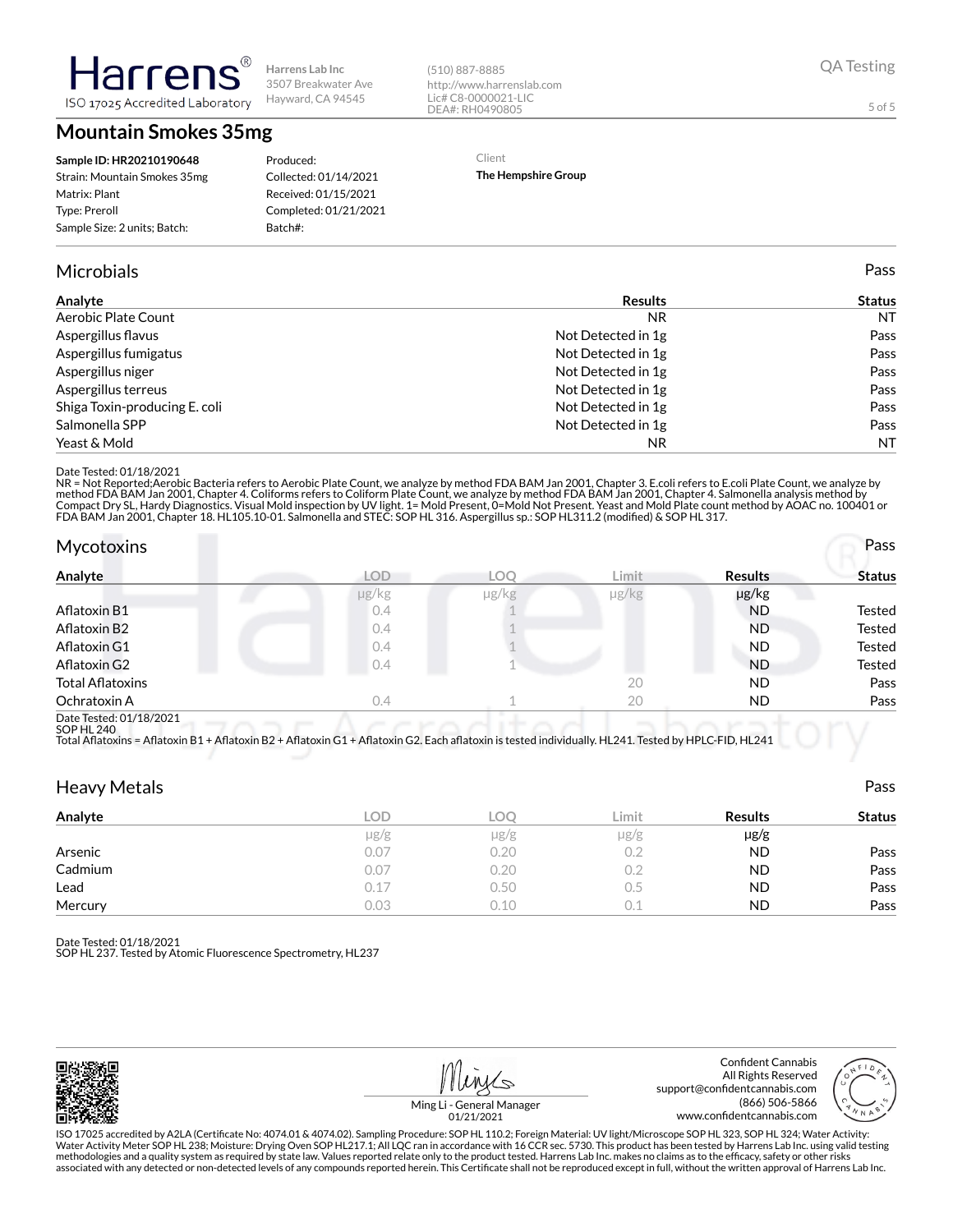(510) 887-8885 http://www.harrenslab.com Lic# C8-0000021-LIC DEA#: RH0490805

1 of 5

### **Mountain Smokes 70mg**

ISO 17025 Accredited Laboratory

Harren

**Sample ID: HR20210190649** Strain: Mountain Smokes 70mg Matrix: Plant Type: Preroll Sample Size: 2 units; Batch:

Produced: Collected: 01/14/2021 Received: 01/15/2021 Completed: 01/19/2021 Batch#:

Client

**The Hempshire Group**

|                   |             | Summary                  |                                                               |
|-------------------|-------------|--------------------------|---------------------------------------------------------------|
| Result            | Date Tested | Test                     |                                                               |
| Pass              |             | Batch                    |                                                               |
| Complete          | 01/19/2021  | Cannabinoids             | MOUNTAIN<br>MOUNTAIN                                          |
| 9.98%             | 01/14/2021  | Moisture                 |                                                               |
| Pass - 0.56000 aw | 01/15/2021  | <b>Water Activity</b>    |                                                               |
| Complete          | 01/18/2021  | Terpenes                 | $\overset{\scriptscriptstyle CBD}{70}$<br>$\frac{c_{BD}}{70}$ |
| Pass              | 01/15/2021  | <b>Residual Solvents</b> |                                                               |
| Pass              | 01/18/2021  | Microbials               |                                                               |
| Pass              | 01/18/2021  | Mycotoxins               |                                                               |
| Pass              | 01/15/2021  | Pesticides               |                                                               |
| Pass              | 01/18/2021  | <b>Heavy Metals</b>      | TOTAL CBD: 700MG*                                             |
| Pass              | 01/15/2021  | Foreign Matter           |                                                               |

#### Cannabinoids Complete

|                  | 0.25%<br><b>Total THC</b> |        | 7.97%<br><b>Total CBD</b> |        | 9.17%<br><b>Total Cannabinoids</b> |
|------------------|---------------------------|--------|---------------------------|--------|------------------------------------|
|                  |                           |        |                           |        |                                    |
| Analyte          | LOD                       | LOQ    | Result                    | Result |                                    |
|                  | %                         | $\%$   | %                         | mg/g   |                                    |
| <b>THCa</b>      | 0.0033                    | 0.0100 | 0.16                      | 1.6    |                                    |
| $\Delta$ 9-THC   | 0.0033                    | 0.0100 | 0.11                      | 1.1    |                                    |
| CBDa             | 0.0033<br>__              | 0.0100 | 6.80                      | 68.0   |                                    |
| CBD              | 0.0033                    | 0.0100 | 2.01                      | 20.1   |                                    |
| <b>CBN</b>       | 0.0010                    | 0.0025 | <b>ND</b>                 | ND.    |                                    |
| CBG              | 0.0010                    | 0.0025 | 0.09                      | 0.9    |                                    |
| <b>Total THC</b> |                           |        | 0.25                      | 2.50   |                                    |
| <b>Total CBD</b> |                           |        | 7.97                      | 79.70  |                                    |
| Total            |                           |        | 9.17                      | 91.7   |                                    |

1 Unit = g, 0.72g. Determination of Cannabinoids by HPLC, HL223 Total THC = THCa \* 0.877 + ∆9-THC Total CBD = CBDa \* 0.877 + CBD ND = Not Detected; NR = Not Reported; LOD = Limit of Detection; The reported result is based on a sample weight with the applicable moisture content for that sample; Unless otherwise stated all quality control samples performed within specifications established by the Laboratory. HL105.10-01

面带模

Confident Cannabis All Rights Reserved support@confidentcannabis.com (866) 506-5866 www.confidentcannabis.com



Ming Li - General Manager 01/19/2021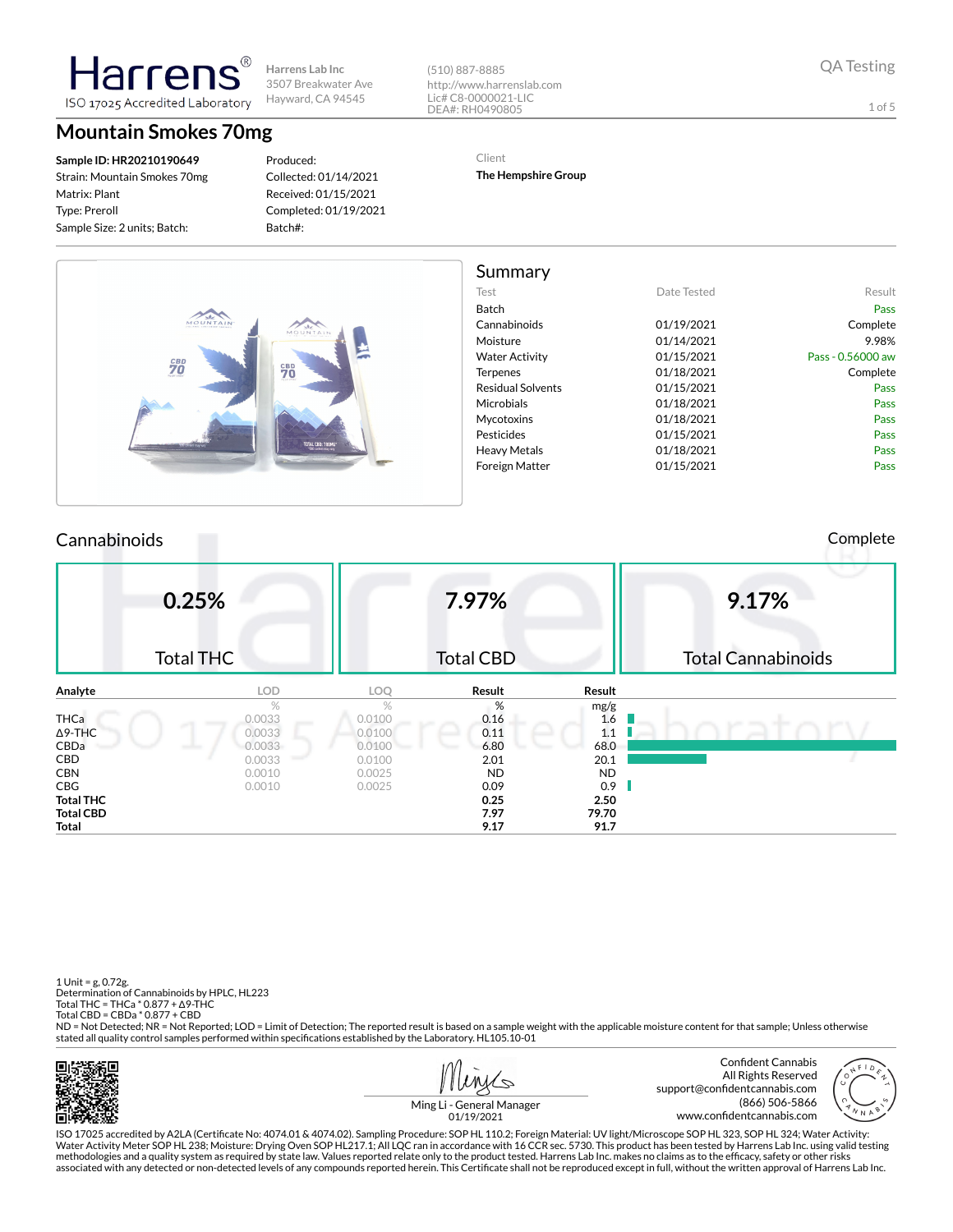**Harrens Lab Inc** 3507 Breakwater Ave Hayward, CA 94545 ISO 17025 Accredited Laboratory

**Mountain Smokes 70mg**

**Harrens** 

**Sample ID: HR20210190649** Strain: Mountain Smokes 70mg Matrix: Plant Type: Preroll Sample Size: 2 units; Batch:

Produced: Collected: 01/14/2021 Received: 01/15/2021 Completed: 01/19/2021 Batch#:

http://www.harrenslab.com Lic# C8-0000021-LIC DEA#: RH0490805

Client

(510) 887-8885

**The Hempshire Group**

### **Terpenes**

| Analyte                | LOD           | <b>LOO</b>    | <b>Results</b> | <b>Results</b> |       |
|------------------------|---------------|---------------|----------------|----------------|-------|
|                        | $\frac{1}{2}$ | $\frac{1}{2}$ | %              | mg/g           |       |
| $\alpha$ -Bisabolol    | 0.0080        | 0.0100        | 0.055          | 0.55           |       |
| <b>B-Caryophyllene</b> | 0.0080        | 0.0100        | 0.050          | 0.50           |       |
| $\alpha$ -Humulene     | 0.0080        | 0.0100        | 0.021          | 0.21           |       |
| Guaiol                 | 0.0080        | 0.0100        | 0.016          | 0.16           |       |
| Caryophyllene Oxide    | 0.0080        | 0.0100        | 0.012          | 0.12           |       |
| $\alpha$ -Pinene       | 0.0080        | 0.0100        | 0.012          | 0.12           |       |
| 3-Carene               | 0.0080        | 0.0100        | <b>ND</b>      | <b>ND</b>      |       |
| $\alpha$ -Phellandrene | 0.0080        | 0.0100        | <b>ND</b>      | <b>ND</b>      |       |
| $\alpha$ -Terpinene    | 0.0080        | 0.0100        | <b>ND</b>      | <b>ND</b>      |       |
| $\alpha$ -Terpineol    | 0.0080        | 0.0100        | <b>ND</b>      | <b>ND</b>      |       |
| <b>B-Myrcene</b>       | 0.0080        | 0.0100        | <b>ND</b>      | <b>ND</b>      |       |
| <b>B-Ocimene</b>       | 0.0080        | 0.0100        | <b>ND</b>      | <b>ND</b>      |       |
| $\beta$ -Pinene        | 0.0080        | 0.0100        | <b>ND</b>      | <b>ND</b>      |       |
| Borneol                | 0.0080        | 0.0100        | <b>ND</b>      | <b>ND</b>      |       |
| Camphene               | 0.0080        | 0.0100        | <b>ND</b>      | <b>ND</b>      |       |
| cis-Nerolidol          | 0.0080        | 0.0100        | <b>ND</b>      | <b>ND</b>      |       |
| δ-Limonene             | 0.0080        | 0.0100        | <b>ND</b>      | <b>ND</b>      |       |
| Eucalyptol             | 0.0080        | 0.0100        | <b>ND</b>      | <b>ND</b>      |       |
| Fenchol                | 0.0080        | 0.0100        | <b>ND</b>      | <b>ND</b>      |       |
| Fenchone               | 0.0080        | 0.0100        | <b>ND</b>      | <b>ND</b>      |       |
| y-Terpinene            | 0.0080        | 0.0100        | <b>ND</b>      | <b>ND</b>      |       |
| Geraniol               | 0.0080        | 0.0100        | <b>ND</b>      | <b>ND</b>      |       |
| Geranyl Acetate        | 0.0080        | 0.0100        | <b>ND</b>      | <b>ND</b>      |       |
| Isopulegol             | 0.0080        | 0.0100        | <b>ND</b>      | <b>ND</b>      |       |
| Linalool               | 0.0080        | 0.0100        | <b>ND</b>      | <b>ND</b>      | atory |
| Menthol                | 0.0080        | 0.0100        | <b>ND</b>      | <b>ND</b>      |       |
| Nerol                  | 0.0080        | 0.0100        | <b>ND</b>      | <b>ND</b>      |       |
| Ocimene                | 0.0080        | 0.0100        | <b>ND</b>      | <b>ND</b>      |       |
| Pulegone               | 0.0080        | 0.0100        | <b>ND</b>      | <b>ND</b>      |       |
| p-Cymene               | 0.0080        | 0.0100        | <b>ND</b>      | <b>ND</b>      |       |
| Terpinolene            | 0.0080        | 0.0100        | <b>ND</b>      | <b>ND</b>      |       |
| trans-Nerolidol        | 0.0080        | 0.0100        | <b>ND</b>      | <b>ND</b>      |       |
| <b>Total</b>           |               |               | 0.165          | 1.65           |       |

## Primary Aromas



Date Tested: 01/18/2021<br>ND = Not Detected; NR = Not Reported; LOD = Limit of Detection; Unless otherwise stated all quality control samples performed within specifications established by the Laboratory. HL105.10-01. SOP HL228. GC-FID



| Minis |
|-------|
|       |

Confident Cannabis All Rights Reserved support@confidentcannabis.com (866) 506-5866 www.confidentcannabis.com

2 of 5

Ming Li - General Manager 01/19/2021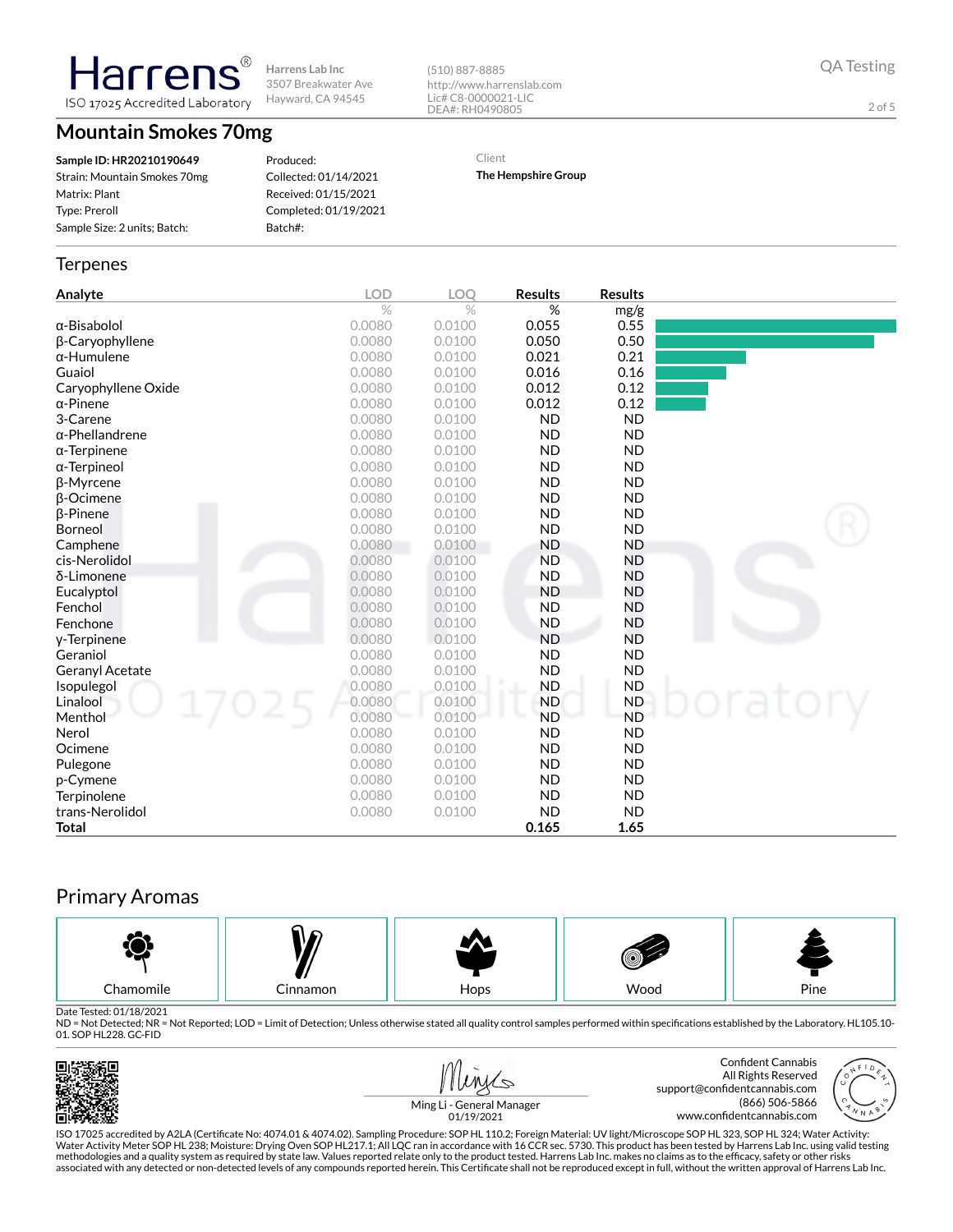**Mountain Smokes 70mg**

**Harrens** ISO 17025 Accredited Laboratory

**Sample ID: HR20210190649** Strain: Mountain Smokes 70mg Matrix: Plant Type: Preroll Sample Size: 2 units; Batch:

Produced: Collected: 01/14/2021 Received: 01/15/2021 Completed: 01/19/2021 Batch#:

DEA#: RH0490805

http://www.harrenslab.com Lic# C8-0000021-LIC

Client

(510) 887-8885

**The Hempshire Group**

# Pesticides **Passage Community Community Community** Passes and the extension of the extension of the extension of the extension of the extension of the extension of the extension of the extension of the extension of the ext

| Analyte             | LOD       | <b>LOO</b> | Limit          | <b>Results</b> | <b>Status</b> | Analyte                 | <b>LOD</b> | LOO       | Limit          | <b>Results</b> | <b>Status</b> |
|---------------------|-----------|------------|----------------|----------------|---------------|-------------------------|------------|-----------|----------------|----------------|---------------|
|                     | $\mu$ g/g | $\mu$ g/g  | $\mu$ g/g      | $\mu$ g/g      |               |                         | $\mu$ g/g  | $\mu$ g/g | $\mu$ g/g      | $\mu$ g/g      |               |
| Abamectin           | 0.03      | 0.1        | 0.1            | <b>ND</b>      | Pass          | Fludioxonil             | 0.03       | 0.1       | 0.1            | <b>ND</b>      | Pass          |
| Acephate            | 0.03      | 0.1        | 0.1            | <b>ND</b>      | Pass          | Hexythiazox             | 0.03       | 0.1       | 0.1            | <b>ND</b>      | Pass          |
| Acequinocyl         | 0.03      | 0.1        | 0.1            | <b>ND</b>      | Pass          | Imazalil                | 0.03       | 0.1       | 0.03           | <b>ND</b>      | Pass          |
| Acetamiprid         | 0.03      | 0.1        | 0.1            | <b>ND</b>      | Pass          | Imidacloprid            | 0.03       | 0.1       | 5              | <b>ND</b>      | Pass          |
| Aldicarb            | 0.03      | 0.1        | 0.03           | <b>ND</b>      | Pass          | Kresoxim Methyl         | 0.03       | 0.1       | 0.1            | <b>ND</b>      | Pass          |
| Azoxystrobin        | 0.03      | 0.1        | 0.1            | <b>ND</b>      | Pass          | Malathion               | 0.03       | 0.1       | 0.5            | <b>ND</b>      | Pass          |
| <b>Bifenazate</b>   | 0.03      | 0.1        | 0.1            | <b>ND</b>      | Pass          | Metalaxyl               | 0.03       | 0.1       | $\overline{2}$ | <b>ND</b>      | Pass          |
| <b>Bifenthrin</b>   | 0.03      | 0.1        | 3              | <b>ND</b>      | Pass          | Methiocarb              | 0.03       | 0.1       | 0.03           | <b>ND</b>      | Pass          |
| Boscalid            | 0.03      | 0.1        | 0.1            | <b>ND</b>      | Pass          | Methomyl                | 0.03       | 0.1       | 1              | <b>ND</b>      | Pass          |
| Captan              | 0.03      | 0.1        | 0.7            | <b>ND</b>      | Pass          | Mevinphos               | 0.03       | 0.1       | 0.03           | <b>ND</b>      | Pass          |
| Carbaryl            | 0.03      | 0.1        | 0.5            | <b>ND</b>      | Pass          | Myclobutanil            | 0.03       | 0.1       | 0.1            | <b>ND</b>      | Pass          |
| Carbofuran          | 0.03      | 0.1        | 0.03           | <b>ND</b>      | Pass          | Naled                   | 0.03       | 0.1       | 0.1            | <b>ND</b>      | Pass          |
| Chlorantraniliprole | 0.03      | 0.1        | 10             | <b>ND</b>      | Pass          | Oxamyl                  | 0.03       | 0.1       | 0.5            | <b>ND</b>      | Pass          |
| Chlordane           | 0.03      | 0.1        | 0.03           | <b>ND</b>      | Pass          | Paclobutrazol           | 0.03       | 0.1       | 0.03           | <b>ND</b>      | Pass          |
| Chlorfenapyr        | 0.03      | 0.1        | 0.03           | <b>ND</b>      | Pass          | Parathion Methyl        | 0.03       | 0.1       | 0.03           | <b>ND</b>      | Pass          |
| Chlorpyrifos        | 0.03      | 0.1        | 0.03           | <b>ND</b>      | Pass          | Pentachloronitrobenzene | 0.03       | 0.1       | 0.1            | <b>ND</b>      | Pass          |
| Clofentezine        | 0.03      | 0.1        | 0.1            | <b>ND</b>      | Pass          | Permethrin              | 0.03       | 0.1       | 0.5            | <b>ND</b>      | Pass          |
| Coumaphos           | 0.03      | 0.1        | 0.03           | <b>ND</b>      | Pass          | Phosmet                 | 0.03       | 0.1       | 0.1            | <b>ND</b>      | Pass          |
| Cyfluthrin          | 0.03      | 0.1        | $\overline{2}$ | <b>ND</b>      | Pass          | Piperonyl Butoxide      | 0.03       | 0.1       | 3              | <b>ND</b>      | Pass          |
| Cypermethrin        | 0.03      | 0.1        | 1              | <b>ND</b>      | Pass          | Prallethrin             | 0.03       | 0.1       | 0.1            | <b>ND</b>      | Pass          |
| Daminozide          | 0.03      | 0.1        | 0.03           | <b>ND</b>      | Pass          | Propiconazole           | 0.03       | 0.1       | 0.1            | <b>ND</b>      | Pass          |
| Diazinon            | 0.03      | 0.1        | 0.1            | <b>ND</b>      | Pass          | Propoxur                | 0.03       | 0.1       | 0.03           | <b>ND</b>      | Pass          |
| Dichlorvos          | 0.03      | 0.1        | 0.03           | <b>ND</b>      | Pass          | Pyrethrins              | 0.03       | 0.1       | 0.5            | <b>ND</b>      | Pass          |
| Dimethoate          | 0.03      | 0.1        | 0.03           | <b>ND</b>      | Pass          | Pyridaben               | 0.03       | 0.1       | 0.1            | <b>ND</b>      | Pass          |
| Dimethomorph        | 0.03      | 0.1        | $\overline{2}$ | <b>ND</b>      | Pass          | Spinetoram              | 0.03       | 0.1       | 0.1            | <b>ND</b>      | Pass          |
| <b>Ethoprophos</b>  | 0.03      | 0.1        | 0.03           | <b>ND</b>      | Pass          | Spinosad                | 0.03       | 0.1       | 0.1            | <b>ND</b>      | Pass          |
| Etofenprox          | 0.03      | 0.1        | 0.03           | <b>ND</b>      | Pass          | Spiromesifen            | 0.03       | 0.1       | 0.1            | <b>ND</b>      | Pass          |
| Etoxazole           | 0.03      | 0.1        | 0.1            | <b>ND</b>      | Pass          | Spirotetramat           | 0.03       | 0.1       | 0.1            | <b>ND</b>      | Pass          |
| Fenhexamid          | 0.03      | 0.1        | 0.1            | <b>ND</b>      | Pass          | Spiroxamine             | 0.03       | 0.1       | 0.03           | <b>ND</b>      | Pass          |
| Fenoxycarb          | 0.03      | 0.1        | 0.03           | <b>ND</b>      | Pass          | Tebuconazole            | 0.03       | 0.1       | 0.1            | <b>ND</b>      | Pass          |
| Fenpyroximate       | 0.03      | 0.1        | 0.1            | <b>ND</b>      | Pass          | Thiacloprid             | 0.03       | 0.1       | 0.03           | <b>ND</b>      | Pass          |
| Fipronil            | 0.03      | 0.1        | 0.03           | <b>ND</b>      | Pass          | Thiamethoxam            | 0.03       | 0.1       | 5              | <b>ND</b>      | Pass          |
| Flonicamid          | 0.03      | 0.1        | 0.1            | <b>ND</b>      | Pass          | Trifloxystrobin         | 0.03       | 0.1       | 0.1            | <b>ND</b>      | Pass          |

Date Tested: 01/15/2021

We analyze samples by AOAC Official Method 2007.01-Modified; ND = Not Detected; NR = Not Reported; LOD = Limit of Detection; The reported result is based on a sample weight with the applicable moisture content for that sample; Unless otherwise stated all quality control samples performed within specifications established by the<br>Laboratory. HL105.10-01. Tested by LC/MS/MS and GC/





Ming Li - General Manager

3 of 5

01/19/2021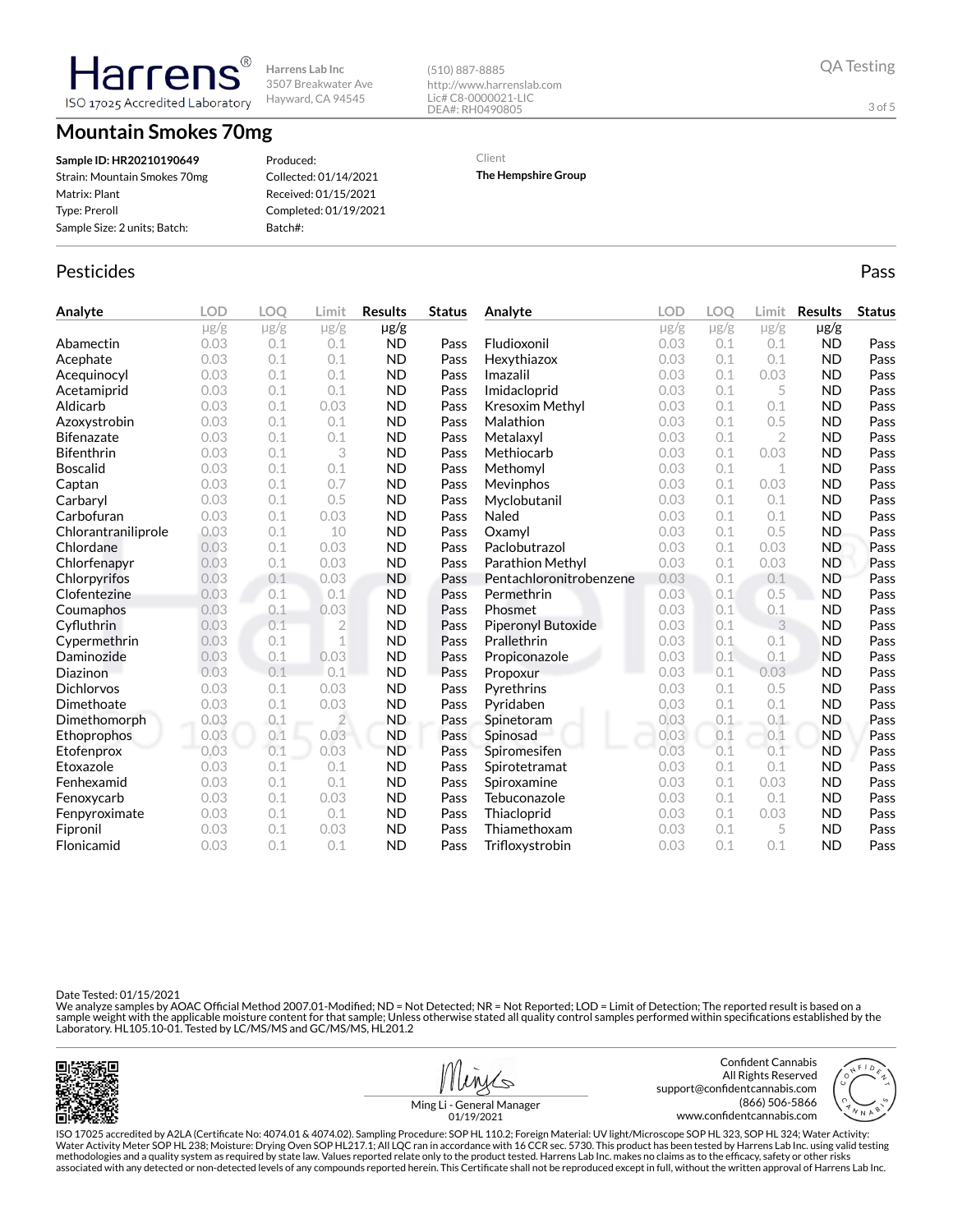**Mountain Smokes 70mg**

larren ISO 17025 Accredited Laboratory

| Sample ID: HR20210190649     |
|------------------------------|
| Strain: Mountain Smokes 70mg |
| Matrix: Plant                |
| <b>Type: Preroll</b>         |
| Sample Size: 2 units; Batch: |
|                              |

Produced: Collected: 01/14/2021 Received: 01/15/2021 Completed: 01/19/2021 Batch#:

#### (510) 887-8885 http://www.harrenslab.com Lic# C8-0000021-LIC DEA#: RH0490805

Client

Residual Solvents Pass

**Analyte LOD LOQ Limit Results Status**

1,2-Dichloro-Ethane 1 2 1 1 1  $\sqrt{1}$  1  $\sqrt{1}$  ND Pass Acetone 1 10 5000 ND Pass Acetonitrile 1 5 410 ND Pass Benzene  $\begin{array}{cccccccccccccc} & 1 & & & & 1 & & & & 1\end{array}$  ND Pass Butane  $\begin{array}{ccccccc} 1 & 25 & 5000 & & & {\bf ND} & & & \end{array}$  Pass

**The Hempshire Group**

µg/g µg/g µg/g µg/g

QA Testing

4 of 5

| Chloroform         |    |      | <b>ND</b> | Pass |
|--------------------|----|------|-----------|------|
| Ethanol            | 10 | 5000 | <b>ND</b> | Pass |
| Ethyl-Acetate      | 10 | 5000 | <b>ND</b> | Pass |
| Ethyl-Ether        | 10 | 5000 | ND.       | Pass |
| Ethylene Oxide     |    |      | <b>ND</b> | Pass |
| Heptane            | 10 | 5000 | <b>ND</b> | Pass |
| Isopropanol        | 10 | 5000 | ND.       | Pass |
| Methanol           | 10 | 3000 | <b>ND</b> | Pass |
| Methylene-Chloride |    |      | <b>ND</b> | Pass |
| n-Hexane           | 10 | 290  | ND.       | Pass |
| Pentane            | 10 | 5000 | <b>ND</b> | Pass |
| Propane            | 10 | 5000 | <b>ND</b> | Pass |
| Toluene            | 10 | 890  | <b>ND</b> | Pass |
| Trichloroethene    |    |      | <b>ND</b> | Pass |
|                    |    |      |           |      |

 $\lambda$ ylenes ND Pass and  $\lambda$  10  $\lambda$  2170 ND Pass and  $\lambda$ 

Date Tested: 01/15/2021 ND = Not Detected; SOP HL231. Headspace GC-FID



Confident Cannabis All Rights Reserved support@confidentcannabis.com (866) 506-5866 www.confidentcannabis.com



Ming Li - General Manager 01/19/2021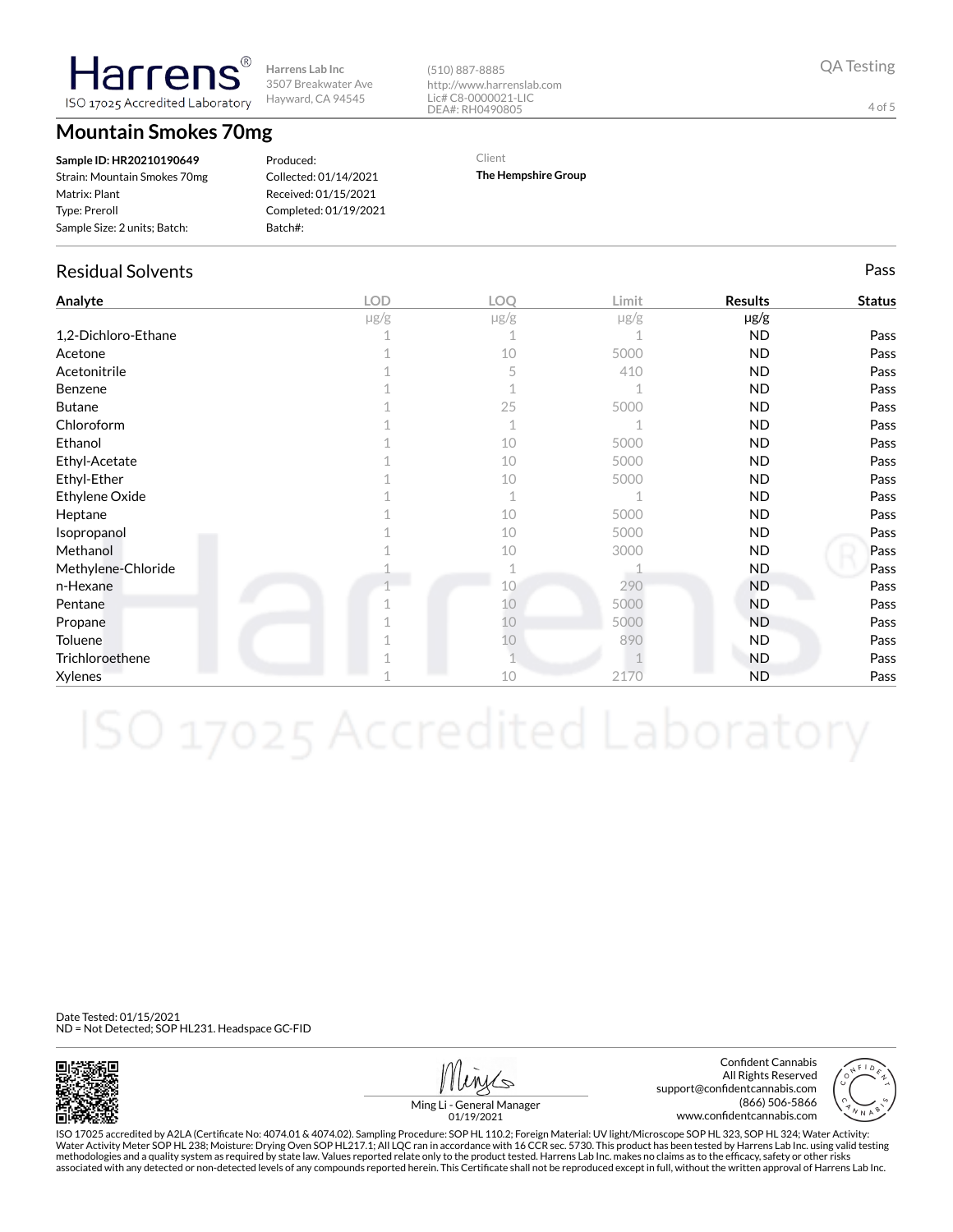**Mountain Smokes 70mg**

ISO 17025 Accredited Laboratory

Harrer

#### Produced: Collected: 01/14/2021 Received: 01/15/2021 Completed: 01/19/2021 Batch#:

#### Microbials Pass

| Analyte                       | <b>Results</b>     | <b>Status</b> |
|-------------------------------|--------------------|---------------|
| Aerobic Plate Count           | NR.                | NT.           |
| Aspergillus flavus            | Not Detected in 1g | Pass          |
| Aspergillus fumigatus         | Not Detected in 1g | Pass          |
| Aspergillus niger             | Not Detected in 1g | Pass          |
| Aspergillus terreus           | Not Detected in 1g | Pass          |
| Shiga Toxin-producing E. coli | Not Detected in 1g | Pass          |
| Salmonella SPP                | Not Detected in 1g | Pass          |
| Yeast & Mold                  | NR.                | NT.           |

(510) 887-8885

http://www.harrenslab.com Lic# C8-0000021-LIC DEA#: RH0490805

Client

**The Hempshire Group**

#### Date Tested: 01/18/2021

NR = Not Reported;Aerobic Bacteria refers to Aerobic Plate Count, we analyze by method FDA BAM Jan 2001, Chapter 3. E.coli refers to E.coli Plate Count, we analyze by<br>method FDA BAM Jan 2001, Chapter 4. Coliforms refers to

| <b>Mycotoxins</b>       |            |       |       |                | Pass   |
|-------------------------|------------|-------|-------|----------------|--------|
| Analyte                 | <b>LOD</b> | LOO   | Limit | <b>Results</b> | Status |
|                         | µg/kg      | µg/kg | µg/kg | µg/kg          |        |
| Aflatoxin B1            | 0.4        |       |       | <b>ND</b>      | Tested |
| Aflatoxin B2            | 0.4        |       |       | <b>ND</b>      | Tested |
| Aflatoxin G1            | 0.4        |       |       | <b>ND</b>      | Tested |
| Aflatoxin G2            | 0.4        |       |       | <b>ND</b>      | Tested |
| <b>Total Aflatoxins</b> |            |       | 20    | <b>ND</b>      | Pass   |
| Ochratoxin A            | 0.4        |       | 20    | ND             | Pass   |
| Deta Tested: 01/10/0001 |            |       |       |                |        |

Date Tested: 01/18/2021 SOP HL 240

Total Aflatoxins = Aflatoxin B1 + Aflatoxin B2 + Aflatoxin G1 + Aflatoxin G2. Each aflatoxin is tested individually. HL241. Tested by HPLC-FID, HL241

| <b>Heavy Metals</b> |            |            |           |                | Pass          |
|---------------------|------------|------------|-----------|----------------|---------------|
| Analyte             | <b>LOD</b> | <b>LOC</b> | Limit     | <b>Results</b> | <b>Status</b> |
|                     | $\mu$ g/g  | $\mu$ g/g  | $\mu$ g/g | $\mu$ g/g      |               |
| Arsenic             | 0.07       | 0.20       | 0.2       | <b>ND</b>      | Pass          |
| Cadmium             | 0.07       | 0.20       | 0.2       | <b>ND</b>      | Pass          |
| Lead                | 0.17       | 0.50       | 0.5       | <b>ND</b>      | Pass          |
| Mercury             | 0.03       | 0.10       | 0.1       | <b>ND</b>      | Pass          |

Date Tested: 01/18/2021

SOP HL 237. Tested by Atomic Fluorescence Spectrometry, HL237

Confident Cannabis All Rights Reserved support@confidentcannabis.com (866) 506-5866

www.confidentcannabis.com

Ming Li - General Manager 01/19/2021

ISO 17025 accredited by A2LA (Certificate No: 4074.01 & 4074.02). Sampling Procedure: SOP HL 110.2; Foreign Material: UV light/Microscope SOP HL 323, SOP HL 324; Water Activity: Water Activity Meter SOP HL 238; Moisture: Drying Oven SOP HL217.1; All LQC ran in accordance with 16 CCR sec. 5730. This product has been tested by Harrens Lab Inc. using valid testing methodologies and a quality system as required by state law. Values reported relate only to the product tested. Harrens Lab Inc. makes no claims as to the efficacy, safety or other risks<br>associated with any detected or non

5 of 5



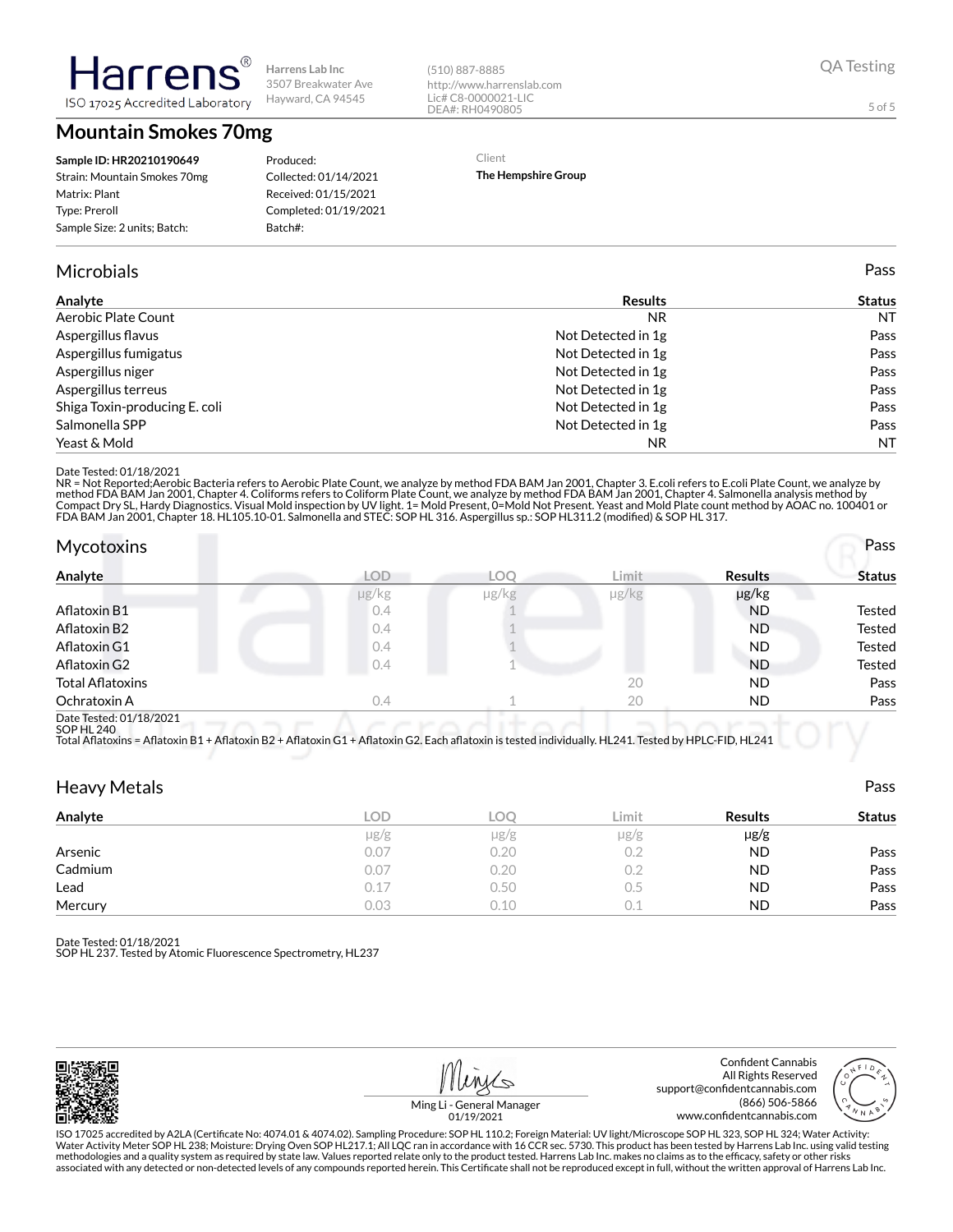(510) 887-8885 http://www.harrenslab.com Lic# DEA#: RH0490805

1 of 1

**Sample ID: HR20210490209** Strain: MS 35mg Mint 10ct

Matrix: Plant Type: Preroll Sample Size: ; Batch:

## **MS 35mg Mint 10ct**

larrer

ISO 17025 Accredited Laboratory

Produced: Collected: 04/23/2021 Received: 04/23/2021 Completed: 04/27/2021 Batch#: MS-030221/M

Client **The Hempshire Group, Inc** Lic. # PO Box 23242 Pleasant Hill, CA 94523

#### Summary

Test **Date Tested** Result Batch Complete Cannabinoids 04/27/2021 Complete Moisture 04/26/2021 10.68%



### Cannabinoids Complete

|                  | 0.25%<br><b>Total THC</b> |        | 7.12%<br><b>Total CBD</b> |             | 10.01%<br><b>Total Cannabinoids</b> |
|------------------|---------------------------|--------|---------------------------|-------------|-------------------------------------|
| Analyte          | <b>LOD</b>                | LOQ    | Result                    | Result      |                                     |
|                  | $\%$                      | $\%$   | %                         |             |                                     |
| <b>THCa</b>      | 0.0033                    | 0.0100 | 0.28                      | mg/g<br>2.8 |                                     |
| $\Delta$ 9-THC   | 0.0033                    | 0.0100 | <b>ND</b>                 | <b>ND</b>   |                                     |
| <b>THCVa</b>     | 0.0033                    | 0.0100 | <b>ND</b>                 | <b>ND</b>   |                                     |
| CBDa             | 0.0033                    | 0.0100 | 7.83                      | 78.3        |                                     |
| CBD              | 0.0033                    | 0.0100 | 0.25                      | 2.5         |                                     |
| <b>CBN</b>       | 0.0010                    | 0.0025 | <b>ND</b>                 | <b>ND</b>   |                                     |
| CBGa             | 0.0033                    | 0.0100 | 1.65                      | 16.5        |                                     |
| <b>CBG</b>       | 0.0010                    | 0.0025 | <b>ND</b>                 | <b>ND</b>   |                                     |
| <b>Total THC</b> |                           |        | 0.25                      | 2.50        |                                     |
| <b>Total CBD</b> |                           |        | 7.12                      | 71.20       |                                     |
| Total            |                           |        | 10.01                     | 100.1       |                                     |

Determination of Cannabinoids by HPLC, HL223 Total THC = THCa \* 0.877 + ∆9-THC Total CBD = CBDa \* 0.877 + CBD

ND = Not Detected; NR = Not Reported; LOD = Limit of Detection; The reported result is based on a sample weight with the applicable moisture content for that sample; Unless otherwise stated all quality control samples performed within specifications established by the Laboratory. HL105.10-01





Ming Li - General Manager 04/27/2021